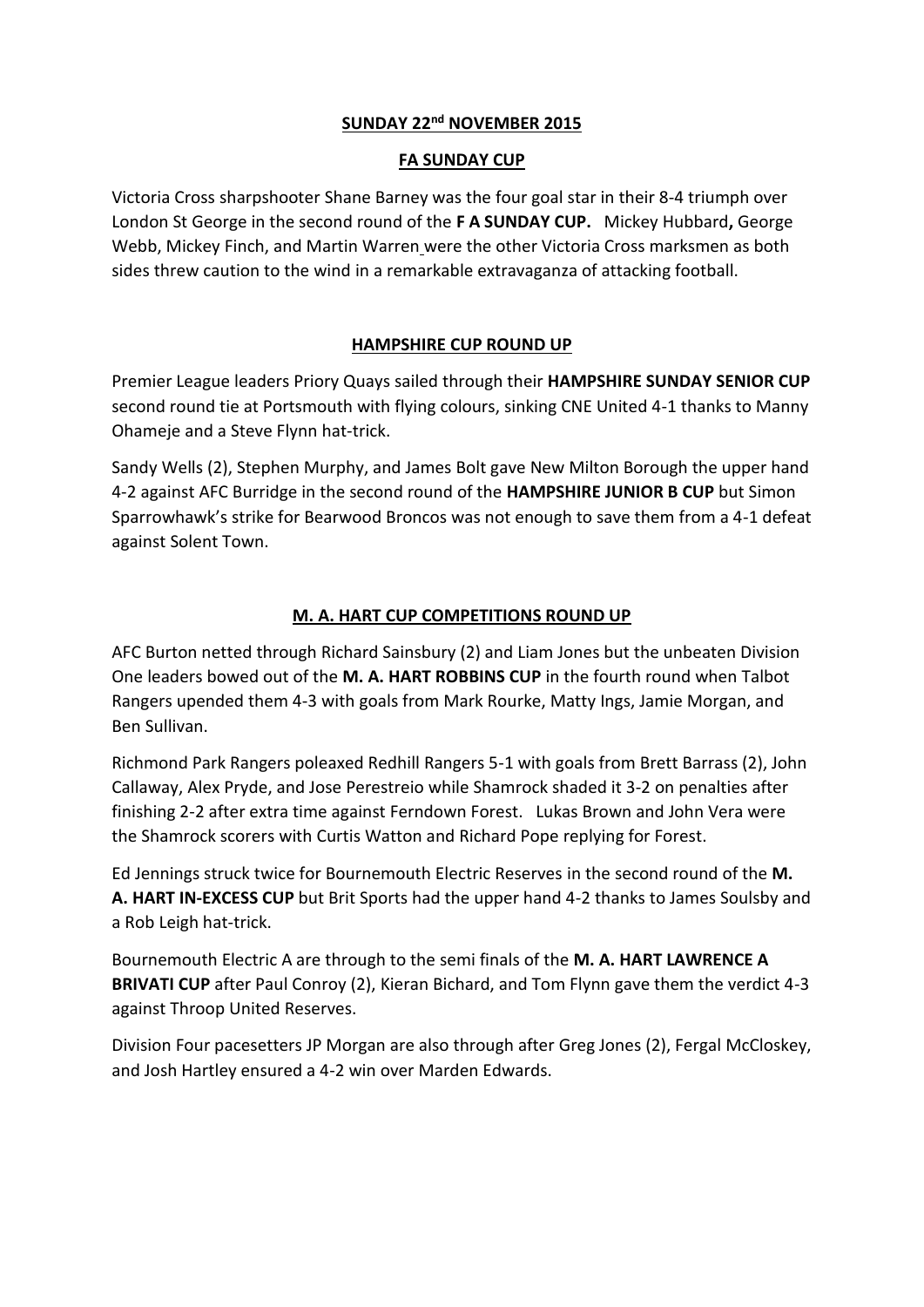# **HAYWARD SUNDAY LEAGUE ROUND UP**

Cobham Sports move up second place in the **HAYWARD SUNDAY PREMIER LEAGUE** after Sam Pekun (2), Lee Wilkins, Kyle Stacey, Will Gage, and Jamie Moores ensured a 6-2 victory over Pilot who freplied through Kelvin Mizen and Josh Pickering.

Shoulder of Mutton are just a point adrift of the leaders in **DIVISION ONE** after John Hanna, Joe Guerra, and Richard Newman ensured a 3-1 success against Parley Sports.

Dan Bailey (2) and Luke McArdle netted for Bournemouth Borough but their unbeaten record was ruined when Townsend Spartans got the better of them 5-3 with goals from Simon Walsh (2), Luke Brown, Ollie Wells, and Parris Simpkins.

Bottom placed Magpies were on the receiving end again when Kinson Con scuppered them 7-3 courtesy of Kieron Mulvey's hat-trick and further goals from John Watt (2), Ben Asperling, and Alex Grimason.

Hundred per cent Throop United go back on top of **DIVISION TWO** after Adam Louka (2), Chris Ballam, and James Francis gave them a 4-0 victory over AFC Stourvale.

Bournemouth Sports Mercury were also 4-0 winners when they subdued East Christchurch SSC Reserves thanks to Dan Pine and a Rob Sweeney hat-trick while Abbey preserved their perfect record with a 3-0 win over Dorset Soldier with Gary Shears, Tim Porter, and Kev Collins on target.

**DIVISION THREE** leaders Vienna netted through James Bainton and Joe Bennett but Rushmere toppled them 5-2 with goals from Dan Whitthorn (2), Damien Longdin, Jack Braeman, and Jordan Bruce.

Meanwhile, Mploy were also 5-2 winners when they accounted for Wimborne Magpyes thanks to Pete Farrant, Nick Tempany, and an Ian Musselwhite hat-trick.

Priory Quays Reserves chalked up their first win of the season to move off the bottom of **DIVISION FOUR**, surprising Tradecost Windows 5-4 with goals from Billy Mackey (2), Ashley Weeks, Andy Richards, and Lee Taylor.

Fellow strugglers Cranborne picked up a useful point when James Mills earned them a 1-1 draw with Boscombe Celtic while James & James went down 5-1 to Rentech Repairs whose goals came via Simon Billingham (2), Paul Rideout, Mark Berry, and an own goal.

West Howe moved up to third place on goal difference when Liam Whittle (2), Ellis George, and Ritchie Whiting ensured a 4-1 victory over AFC Wimborne.